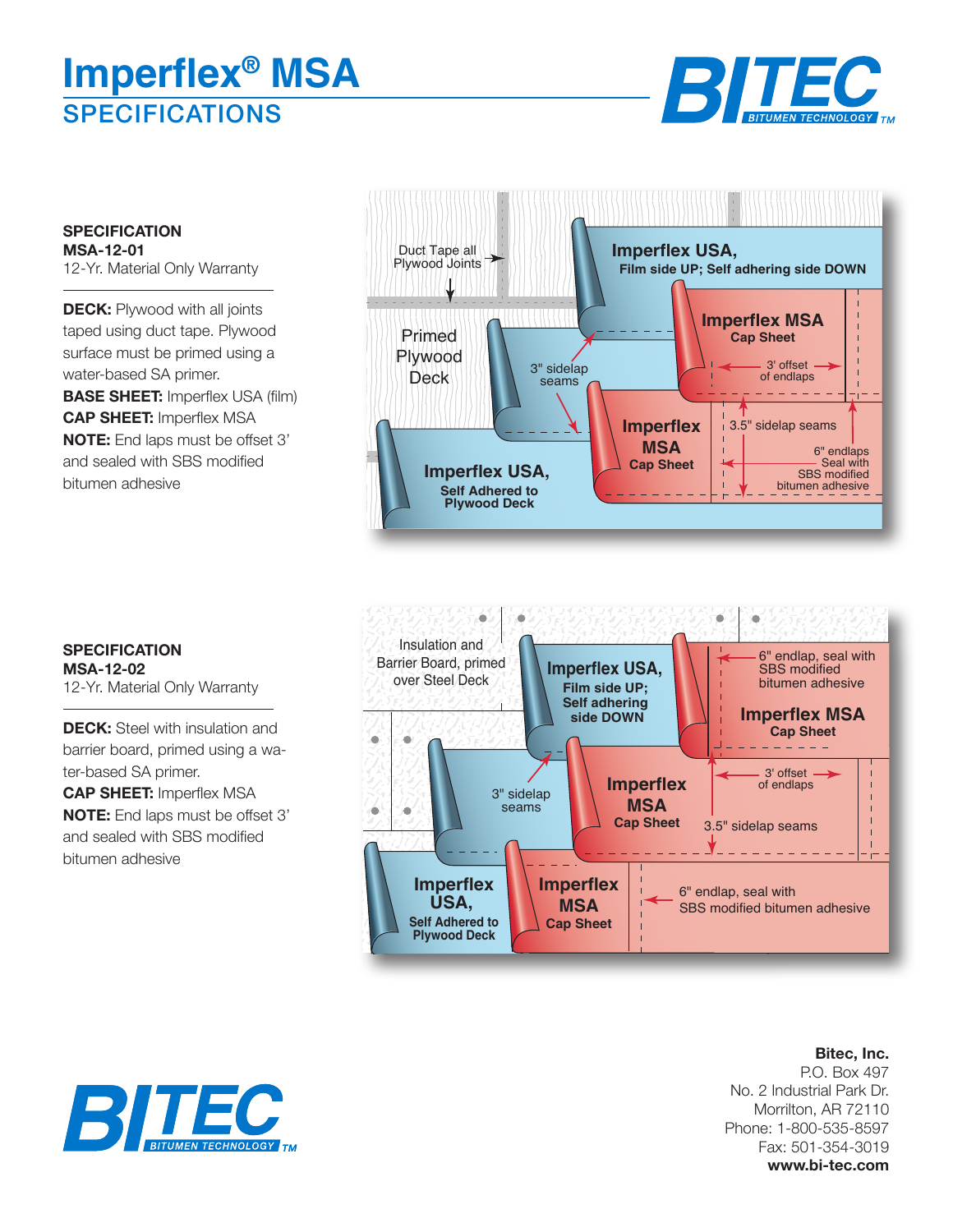# **SPECIFICATION Imperflex® MSA**



**SPECIFICATION MSA-12-03** 12-Yr. Material Only Warranty

**DECK:** Plywood with insulation or re-cover insulation **BASE SHEET:** Imperflex USA (film) inverted; mechanically attached **CAP SHEET:** Imperflex MSA **NOTE:** End laps must be offset 3' and sealed with SBS modified bitumen adhesive





#### **Bitec, Inc.** P.O. Box 497 No. 2 Industrial Park Dr. Morrilton, AR 72110 Phone: 1-800-535-8597 Fax: 501-354-3019 **www.bi-tec.com**

### **SPECIFICATION MSA-12-04.LM**

\*12-Yr. Material Only Warranty

**DECK:** Plywood with or without insulation, or steel deck with insulation or barrier board, primed **BASE SHEET:** Imperflex USA, mechanically attached **CAP SHEET:** Imperflex MSA **NOTE:** End laps must be offset 3' and sealed with SBS modified bitumen adhesive